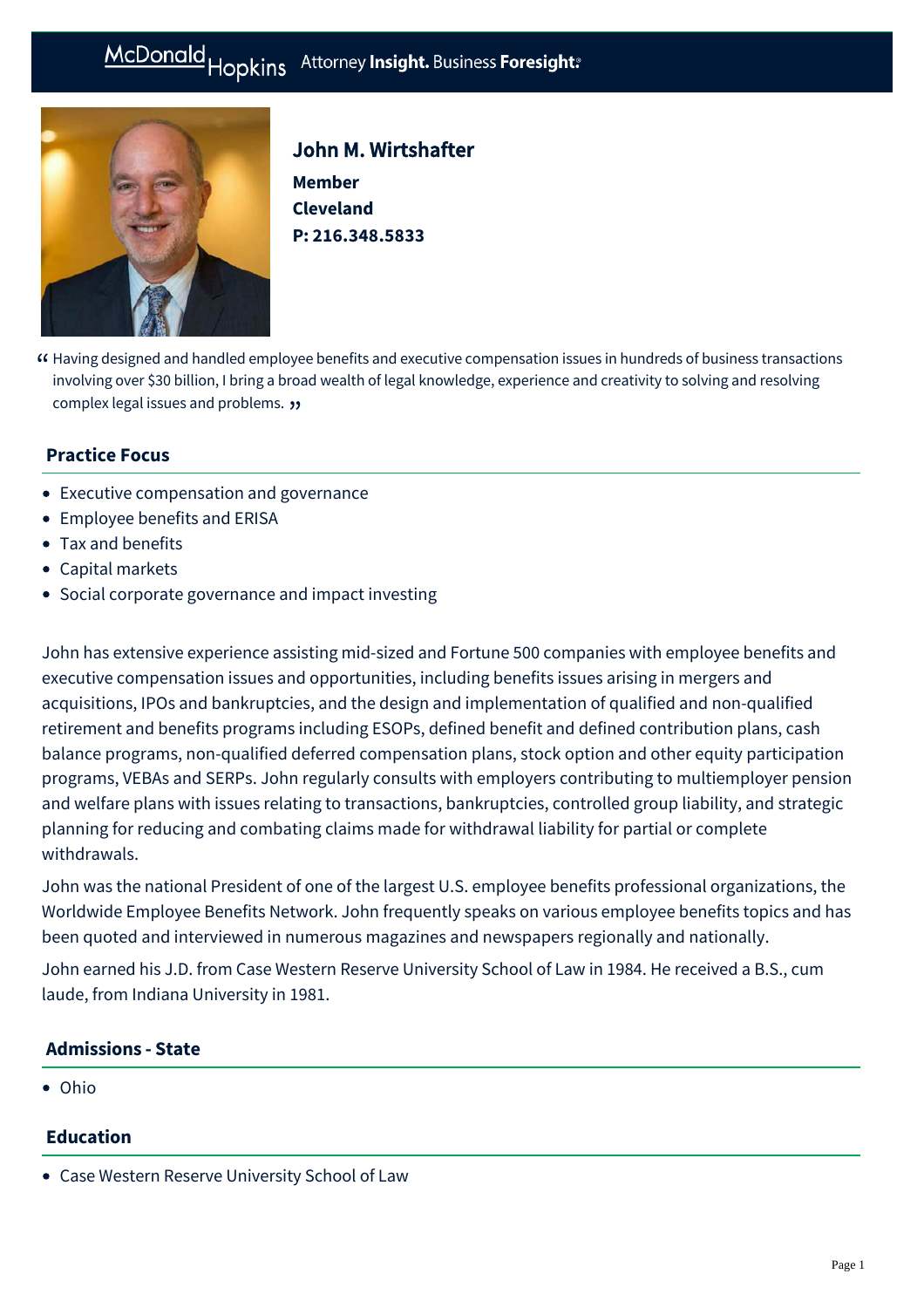• Indiana University

#### **Honors and Awards**

- Named one of the Best Lawyers in America (2015 2022)
- Named in *Ohio Super Lawyers* four times
- Recipient of the Norman J. Danzig Memorial Award for Leadership

#### **Professional Membership**

- **ESOP Association**
- WEB The Worldwide Employee Benefits Network (Immediate Past National President, Former President of the Cleveland Chapter)
- Metropolitan Bar Association (Past Chairman of the Business and Tax Committee)
- Advisory Board, Pharmacy Benefit Management Institute (2010-2011)
- Cleveland Society of Human Resource Management (Cleveland SHRM)
	- Co-Chairman, Cleveland Total Rewards Association (Founding Member and Steering Committee)

#### **Public Service and Volunteerism**

- YWCA of Cleveland (Secretary, Board of Directors)
- The Old Stone Education Center (Former Board of Directors and Executive Committee)
- Jewish Family Service Association (Vice Chairman of the Board and Executive Committee)
- American Technion Society (Former Board Member, Cleveland Chapter)
- Detroit Mercy Law School (Former Dean's Advisory Committee)
- Jewish Federation of Cleveland (Former Retirement Committee and Chairman of the 403(b) Committee)
- The Gathering Place (Board of Directors)

#### **Alerts**

- [New Retirement Plan Limitations Announced by the IRS for 2022](https://mcdonaldhopkins.com/Insights/November-2021/New-Retirement-Plan-Limitations-2022)
- [COBRA subsidy under the American Rescue Plan](https://mcdonaldhopkins.com/Insights/March-2021/COBRA-subsidy-under-the-American-Rescue-Plan)
- [Relief ahead for multi-employer pension plans in the Butch Lewis Emergency Pension Plan Relief Act](https://mcdonaldhopkins.com/Insights/March-2021/Relief-ahead-for-multi-employer-pension-plans-in-t)
- [New Retirement Plan Limitations Announced by the IRS for 2021](https://mcdonaldhopkins.com/Insights/October-2020/New-Retirement-Plan-Limitations-Announced-by-the-I)
- [What you need to know about the SECURE Act: Part II Optional provisions](https://mcdonaldhopkins.com/Insights/February-2020/What-you-need-to-know-about-the-SECURE-Act-Part-II)
- [What you need to know about the SECURE Act: Part I Mandatory provisions](https://mcdonaldhopkins.com/Insights/February-2020/What-you-need-to-know-about-the-SECURE-Act-Part-I)
- [Still time to defer taxes with a strategically designed retirement plan](https://mcdonaldhopkins.com/Insights/November-2019/Still-time-to-defer-taxes-with-a-strategically-des)
- [IRS announces new retirement plan limitations for 2020](https://mcdonaldhopkins.com/Insights/November-2019/IRS-announces-new-retirement-plan-limitations-for)
- [IRS announces new retirement plan limitations for 2019](https://mcdonaldhopkins.com/Insights/November-2018/IRS-announces-new-retirement-plan-limitations-for)
- [What you need to know about ESOP valuation season](https://mcdonaldhopkins.com/Insights/March-2018/What-you-need-to-know-about-ESOP-valuation-season)
- [IRS announces new retirement plan limitations for 2018](https://mcdonaldhopkins.com/Insights/October-2017/IRS-announces-new-retirement-plan-limitations-for)
- [Every word matters: Supreme Court finds "church plans" include those established by church-affiliated](https://mcdonaldhopkins.com/Insights/June-2017/Supreme-Court-finds-church-plans-include-those-est) organizations
- [IRS announces new retirement plan limitations for 2017](https://mcdonaldhopkins.com/Insights/October-2016/IRS-announces-new-retirement-plan-limitations-for)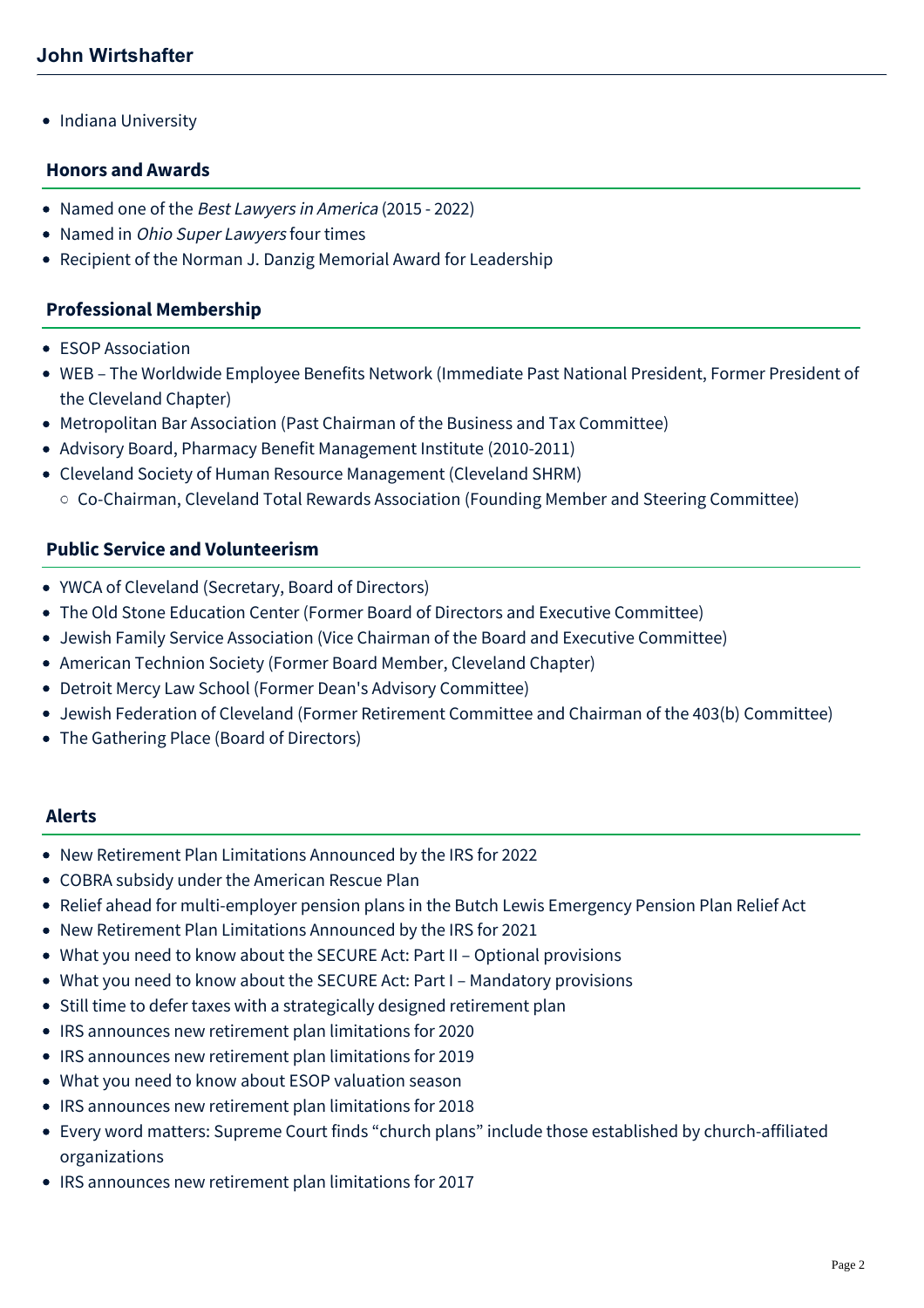- [Increased premiums on the horizon for defined benefit pension plans](https://mcdonaldhopkins.com/Insights/November-2015/Increased-premiums-on-the-horizon-for-defined-bene)
- [IRS announces new retirement plan limitations for 2016](https://mcdonaldhopkins.com/Insights/October-2015/IRS-announces-new-retirement-plan-limitations-for)
- [Does Your Retirement Plan Fiduciary Monitor Your Plan Investments?](https://mcdonaldhopkins.com/Insights/May-2015/Employee-Benefits-Alert-Does-Your-Retirement-Plan)

#### **Blog Posts**

- [Multiemployer Pension Plan](https://mcdonaldhopkins.com/Insights/June-2021/Multiemployer-Pension-Plan)
- [IRS temporarily authorize electronic remote witnessing of retirement plan consent](https://mcdonaldhopkins.com/Insights/June-2020-(1)/IRS-temporarily-authorize-electronic-remote-witnes)
- [DOL final regulations establish an alternative safe harbor for electronic disclosure of ERISA information](https://mcdonaldhopkins.com/Insights/June-2020-(1)/DOL-final-regulations-establish-an-alternative-saf)
- [Coronavirus pandemic prompts liberalization of cafeteria plans, FSAs, and dependent care reimbursement](https://mcdonaldhopkins.com/Insights/May-2020/Coronavirus-pandemic-prompts-liberalization-of-caf) plans
- [CARES Act and retirement programs](https://mcdonaldhopkins.com/Insights/April-2020/CARES-Act-and-retirement-programs)
- [Protecting the health of retirement plans from COVID-19, Part III: Administrative and fiduciary issues for](https://mcdonaldhopkins.com/Insights/April-2020/Protecting-the-health-of-retirement-plans-from-COV) retirement plans
- [Protecting the health of retirement plans during the COVID-19 crisis, Part II: Gaining access to retirement](https://mcdonaldhopkins.com/Insights/March-2020/Protecting-the-health-of-retirement-plans-duri-(1)) benefits
- [Protecting the health of retirement plans during the COVID-19 crisis, Part I: Reducing or eliminating](https://mcdonaldhopkins.com/Insights/March-2020/Protecting-the-health-of-retirement-plans-during-t) employer contributions
- [Deadline extended for contributions to IRAS, Qualified Retirement Plans, Health Savings Accounts, and](https://mcdonaldhopkins.com/Insights/March-2020/Deadline-extended-for-contributions-to-IRAS-Qualif) Archer MSAs
- [COVID-19: Continuing healthcare coverage for furloughed or laid-off employees](https://mcdonaldhopkins.com/Insights/March-2020/COVID-19-Continuing-healthcare-coverage-for-furlou)
- [Multiemployer Pension Benefits: Take a hit now or a bigger hit later](https://mcdonaldhopkins.com/Insights/December-2016/Multiemployer-Pension-Benefits-The-decision-to-tak)
- [Private equity fund investors beware: Sun Capital revisited again](https://mcdonaldhopkins.com/Insights/April-2016/Private-equity-fund-investors-beware-Sun-Capital-r)
- [Claim of Section 510 interference with ERISA rights survives motion for dismissal](https://mcdonaldhopkins.com/Insights/February-2016/Claim-of-Section-510-interference-with-ERISA-right)
- [Sixth Circuit rules that an employer can modify or terminate "vested" retiree medical benefits](https://mcdonaldhopkins.com/Insights/February-2016/Sixth-Circuit-rules-that-an-employer-can-modify-or)
- [Comments to the DOL's proposed fiduciary rules are in and they are aplenty](https://mcdonaldhopkins.com/Insights/July-2015/Comments-to-the-DOL%E2%80%99s-proposed-fiduciary-rules-are)
- [Department of Labor Issues Proposed Rules on Who is a Fiduciary](https://mcdonaldhopkins.com/Insights/April-2015/Department-of-Labor-Issues-Proposed-Rules-on-Who-i)
- [Expectations for defined benefit pension plans in 2015](https://mcdonaldhopkins.com/Insights/January-2015/Expectations-for-defined-benefit-pension-plans-in)

#### **News**

- [50 McDonald Hopkins attorneys recognized in The Best Lawyers](https://mcdonaldhopkins.com/Insights/August-2021/50-McDonald-Hopkins-attorneys-recognized-in-The-Be)
- [Lawyer of the Year honorees Riley and Welin among 42 McDonald Hopkins attorneys recognized as 2021](https://mcdonaldhopkins.com/Insights/August-2020/Lawyer-of-the-Year-honorees-Riley-and-Welin-among) Best Lawyers
- 41 attorneys from McDonald Hopkins recognized as 2020 Best Lawyers<sup>®</sup>
- [35 attorneys at McDonald Hopkins selected for inclusion in Best Lawyers® 2018](https://mcdonaldhopkins.com/Insights/August-2017/35-attorneys-at-McDonald-Hopkins-selected-for-incl)
- [39 attorneys at McDonald Hopkins selected for inclusion in Best Lawyers 2017](https://mcdonaldhopkins.com/Insights/August-2016/39-attorneys-at-McDonald-Hopkins-selected-for-incl)
- [41 attorneys at McDonald Hopkins selected for inclusion in Best Lawyers® 2016](https://mcdonaldhopkins.com/Insights/August-2015/33-attorneys-at-McDonald-Hopkins-selected-for-incl)

#### **External Publications**

- "[Benefits of Using a Wrap Plan,](http://westminster-consulting.com/Media/Confero/Issue24/benefits-of-using-a-wrap-plan)" Confero Magazine, October 2018
- "Don't forget the human side of human capital," Crain's Cleveland Business, Vol 36, No. 3, January 19-25, 2015